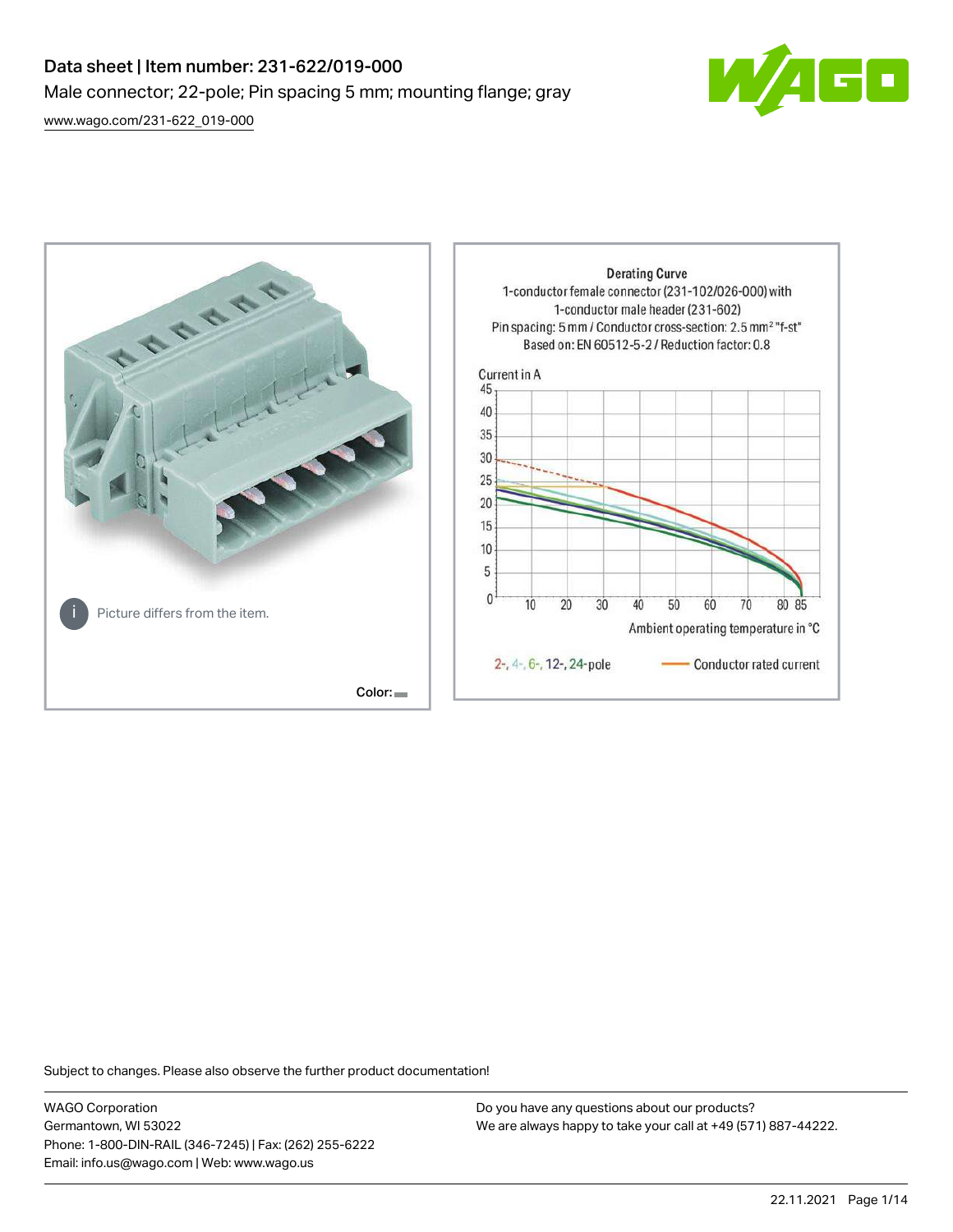



```
L = (pole no. -1) x pin spacing +8.2 mm
```
 $L_3 = L - 0.2$  mm

```
L_4 = L3 + 5.8 mm
```

```
L_{\rm g} = L3 + 11.8 mm
```
#### Item description

- $\blacksquare$ Universal connection for all conductor types
- Easy cable pre-assembly and on-unit wiring via vertical and horizontal CAGE CLAMP<sup>®</sup> actuation  $\blacksquare$

Subject to changes. Please also observe the further product documentation! For wire-to-wire and board-to-wire connections

WAGO Corporation Germantown, WI 53022 Phone: 1-800-DIN-RAIL (346-7245) | Fax: (262) 255-6222 Email: info.us@wago.com | Web: www.wago.us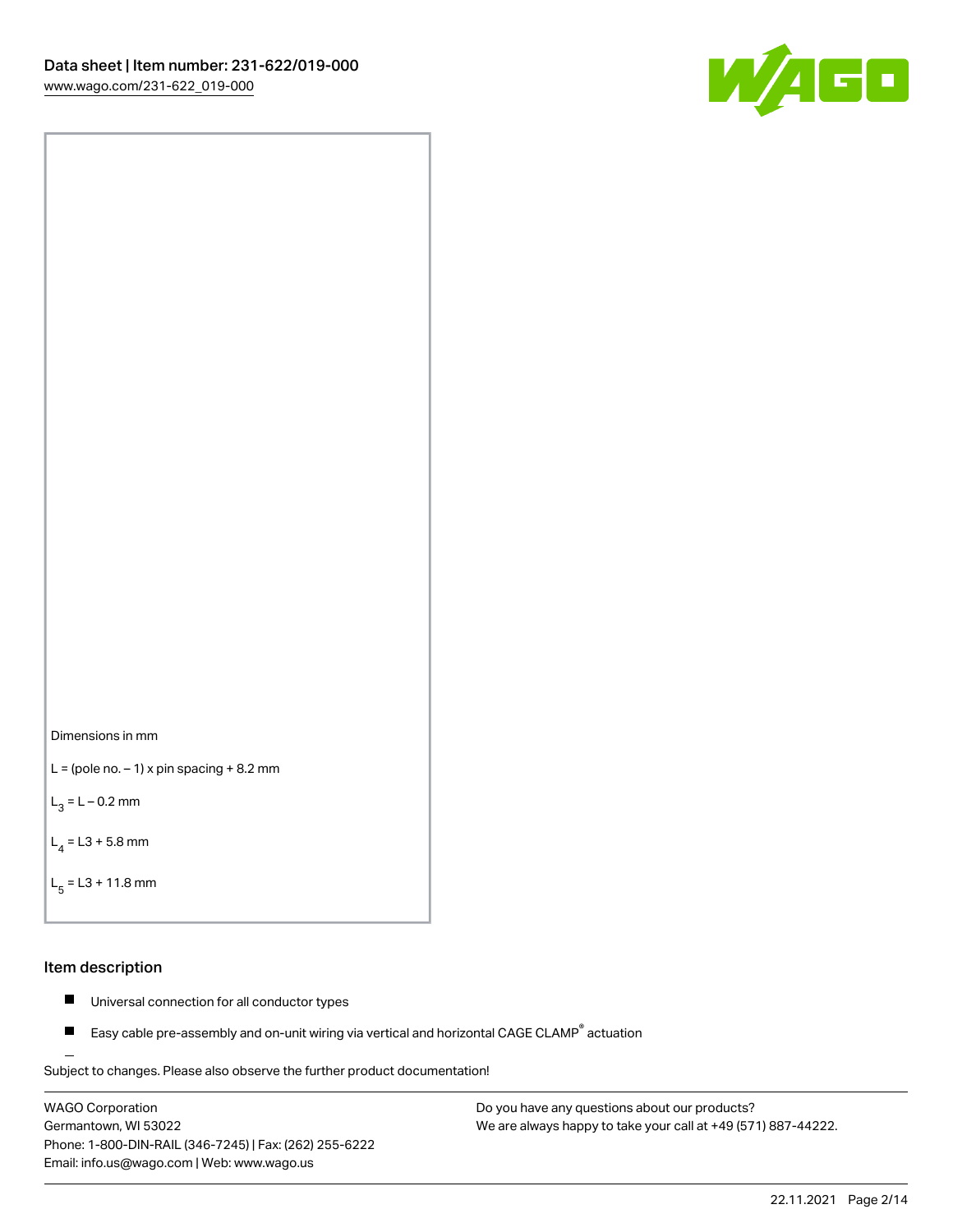

- **For wire-to-wire and board-to-wire connections**
- $\blacksquare$ Versions available with snap-in mounting feet or flanges for panel or through-panel mounting
- $\blacksquare$ With coding fingers

# Data

# Notes

| Safety information 1 | The MCS-MULTI CONNECTION SYSTEM includes connectors<br>without breaking capacity in accordance with DIN EN 61984. When<br>used as intended, these connectors must not be connected<br>/disconnected when live or under load. The circuit design should<br>ensure header pins, which can be touched, are not live when<br>unmated. |
|----------------------|-----------------------------------------------------------------------------------------------------------------------------------------------------------------------------------------------------------------------------------------------------------------------------------------------------------------------------------|
| Variants:            | Other pole numbers<br>Gold-plated or partially gold-plated contact surfaces<br>Other versions (or variants) can be requested from WAGO Sales or<br>configured at https://configurator.wago.com/                                                                                                                                   |

# Electrical data

## IEC Approvals

| Ratings per                 | IEC/EN 60664-1                                                        |
|-----------------------------|-----------------------------------------------------------------------|
| Rated voltage (III / 3)     | 320 V                                                                 |
| Rated surge voltage (III/3) | 4 <sub>k</sub> V                                                      |
| Rated voltage (III/2)       | 320 V                                                                 |
| Rated surge voltage (III/2) | 4 <sub>k</sub> V                                                      |
| Nominal voltage (II/2)      | 630 V                                                                 |
| Rated surge voltage (II/2)  | 4 <sub>k</sub> V                                                      |
| Rated current               | 12A                                                                   |
| Legend (ratings)            | $(III / 2)$ $\triangle$ Overvoltage category III / Pollution degree 2 |

# UL Approvals

| Approvals per                  | UL 1059 |
|--------------------------------|---------|
| Rated voltage UL (Use Group B) | 300 V   |
| Rated current UL (Use Group B) | 15 A    |
| Rated voltage UL (Use Group D) | 300 V   |
| Rated current UL (Use Group D) | 10 A    |

Subject to changes. Please also observe the further product documentation!

| <b>WAGO Corporation</b>                                | Do you have any questions about our products?                 |
|--------------------------------------------------------|---------------------------------------------------------------|
| Germantown, WI 53022                                   | We are always happy to take your call at +49 (571) 887-44222. |
| Phone: 1-800-DIN-RAIL (346-7245)   Fax: (262) 255-6222 |                                                               |
| Email: info.us@wago.com   Web: www.wago.us             |                                                               |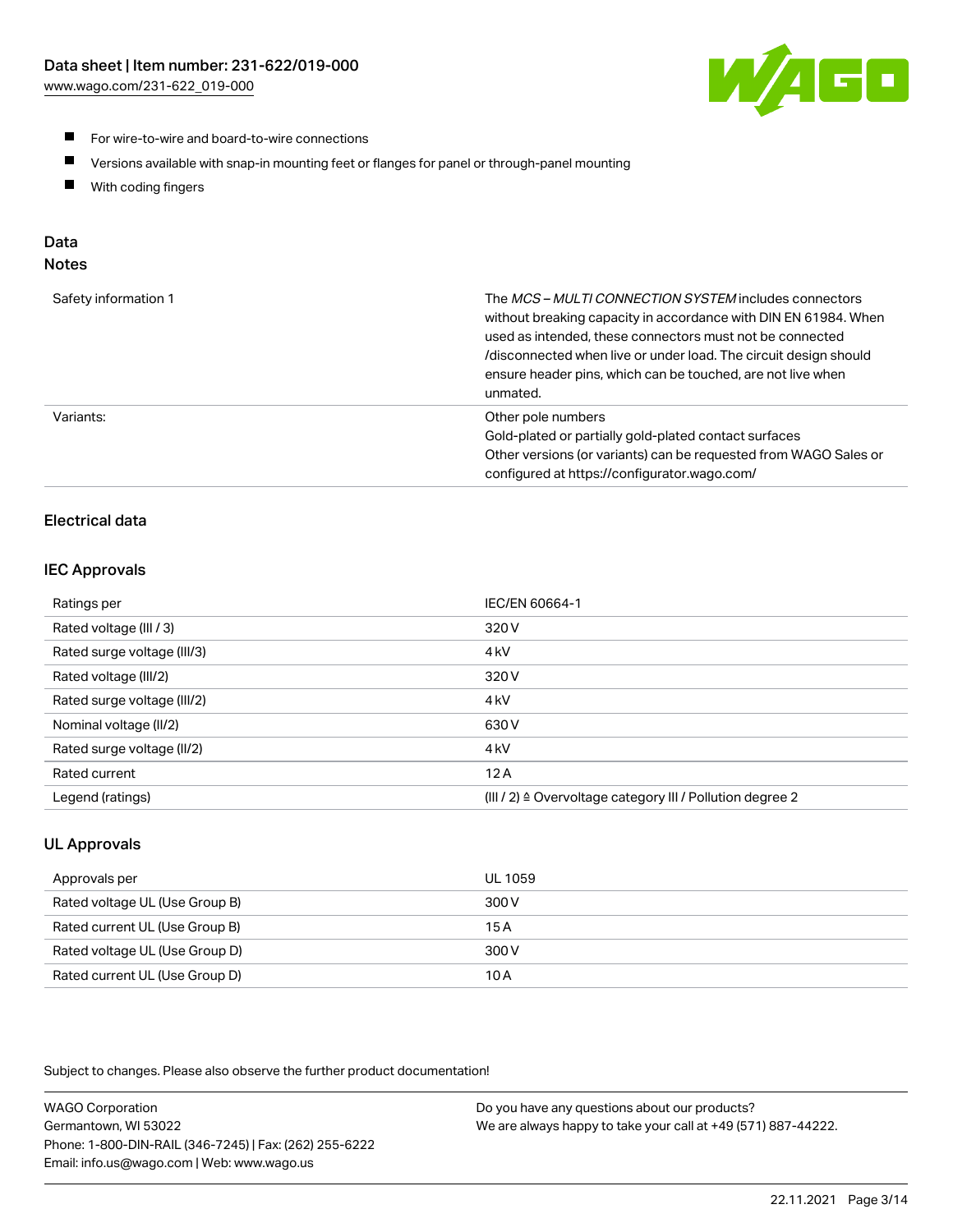

#### Ratings per UL

| Rated voltage UL 1977 | 600 V |
|-----------------------|-------|
| Rated current UL 1977 | 1 E   |

#### CSA Approvals

| Approvals per                   | CSA   |
|---------------------------------|-------|
| Rated voltage CSA (Use Group B) | 300 V |
| Rated current CSA (Use Group B) | 15 A  |
| Rated voltage CSA (Use Group D) | 300 V |
| Rated current CSA (Use Group D) | 10 A  |

#### Connection data

| Total number of connection points |  |
|-----------------------------------|--|
| Total number of potentials        |  |
| Number of connection types        |  |
| Number of levels                  |  |

#### Connection 1

| Connection technology                             | CAGE CLAMP <sup>®</sup>                |
|---------------------------------------------------|----------------------------------------|
| Actuation type                                    | Operating tool                         |
| Solid conductor                                   | $0.082.5$ mm <sup>2</sup> / 28  12 AWG |
| Fine-stranded conductor                           | $0.082.5$ mm <sup>2</sup> / 28  12 AWG |
| Fine-stranded conductor; with insulated ferrule   | $0.251.5$ mm <sup>2</sup>              |
| Fine-stranded conductor; with uninsulated ferrule | $0.252.5$ mm <sup>2</sup>              |
| Strip length                                      | 89 mm / 0.31  0.35 inch                |
| Number of poles                                   | 22                                     |
| Conductor entry direction to mating direction     | 0°                                     |

# Physical data

| Pin spacing | 5 mm / 0.197 inch     |
|-------------|-----------------------|
| Width       | 124.8 mm / 4.913 inch |
| Height      | 14.3 mm / 0.563 inch  |
| Depth       | 27.5 mm / 1.083 inch  |

Subject to changes. Please also observe the further product documentation!

WAGO Corporation Germantown, WI 53022 Phone: 1-800-DIN-RAIL (346-7245) | Fax: (262) 255-6222 Email: info.us@wago.com | Web: www.wago.us Do you have any questions about our products? We are always happy to take your call at +49 (571) 887-44222.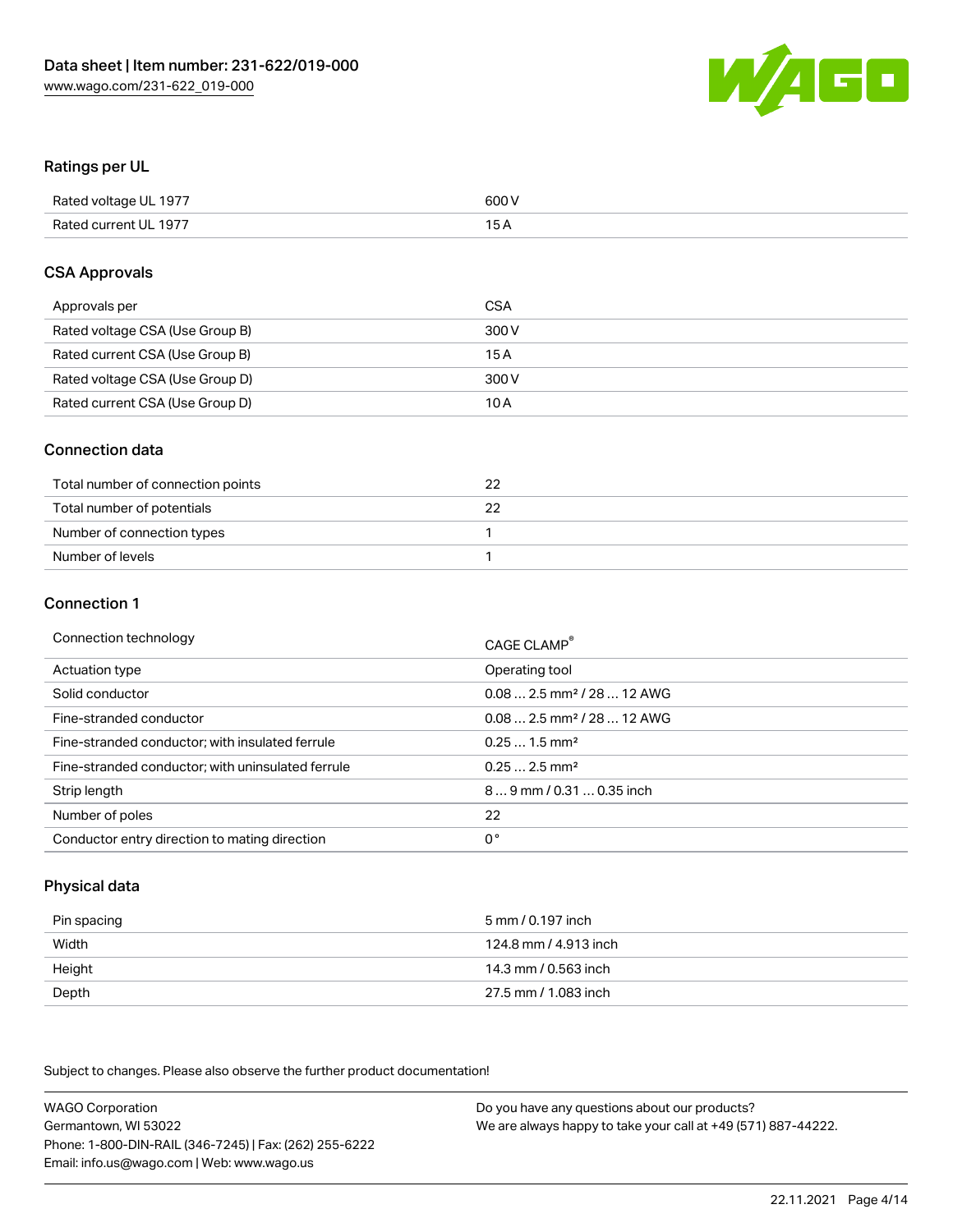

#### Mechanical data

| Mounting type | Mounting flange       |
|---------------|-----------------------|
| Mounting type | Feed-through mounting |
|               | Panel mounting        |

#### Plug-in connection

| Contact type (pluggable connector) | Male connector/plug |
|------------------------------------|---------------------|
| Connector (connection type)        | for conductor       |
| Mismating protection               | No                  |
| Locking of plug-in connection      | Without             |

# Material data

| Color                       | gray                                  |
|-----------------------------|---------------------------------------|
| Material group              |                                       |
| Insulation material         | Polyamide (PA66)                      |
| Flammability class per UL94 | V0                                    |
| Clamping spring material    | Chrome nickel spring steel (CrNi)     |
| Contact material            | Electrolytic copper $(E_{\text{Cl}})$ |
| Contact plating             | tin-plated                            |
| Fire load                   | 0.592 MJ                              |
| Weight                      | 34.3g                                 |
|                             |                                       |

## Environmental requirements

| Limit temperature range | $-60+100 °C$ |
|-------------------------|--------------|
|-------------------------|--------------|

# Commercial data

| Product Group         | 3 (Multi Conn. System) |
|-----------------------|------------------------|
| PU (SPU)              | 10 Stück               |
| Packaging type        | box                    |
| Country of origin     | DE.                    |
| <b>GTIN</b>           | 4044918259286          |
| Customs tariff number | 8536694040             |

# Approvals / Certificates

#### Country specific Approvals

Subject to changes. Please also observe the further product documentation!

| <b>WAGO Corporation</b>                                | Do you have any questions about our products?                 |
|--------------------------------------------------------|---------------------------------------------------------------|
| Germantown, WI 53022                                   | We are always happy to take your call at +49 (571) 887-44222. |
| Phone: 1-800-DIN-RAIL (346-7245)   Fax: (262) 255-6222 |                                                               |
| Email: info.us@wago.com   Web: www.wago.us             |                                                               |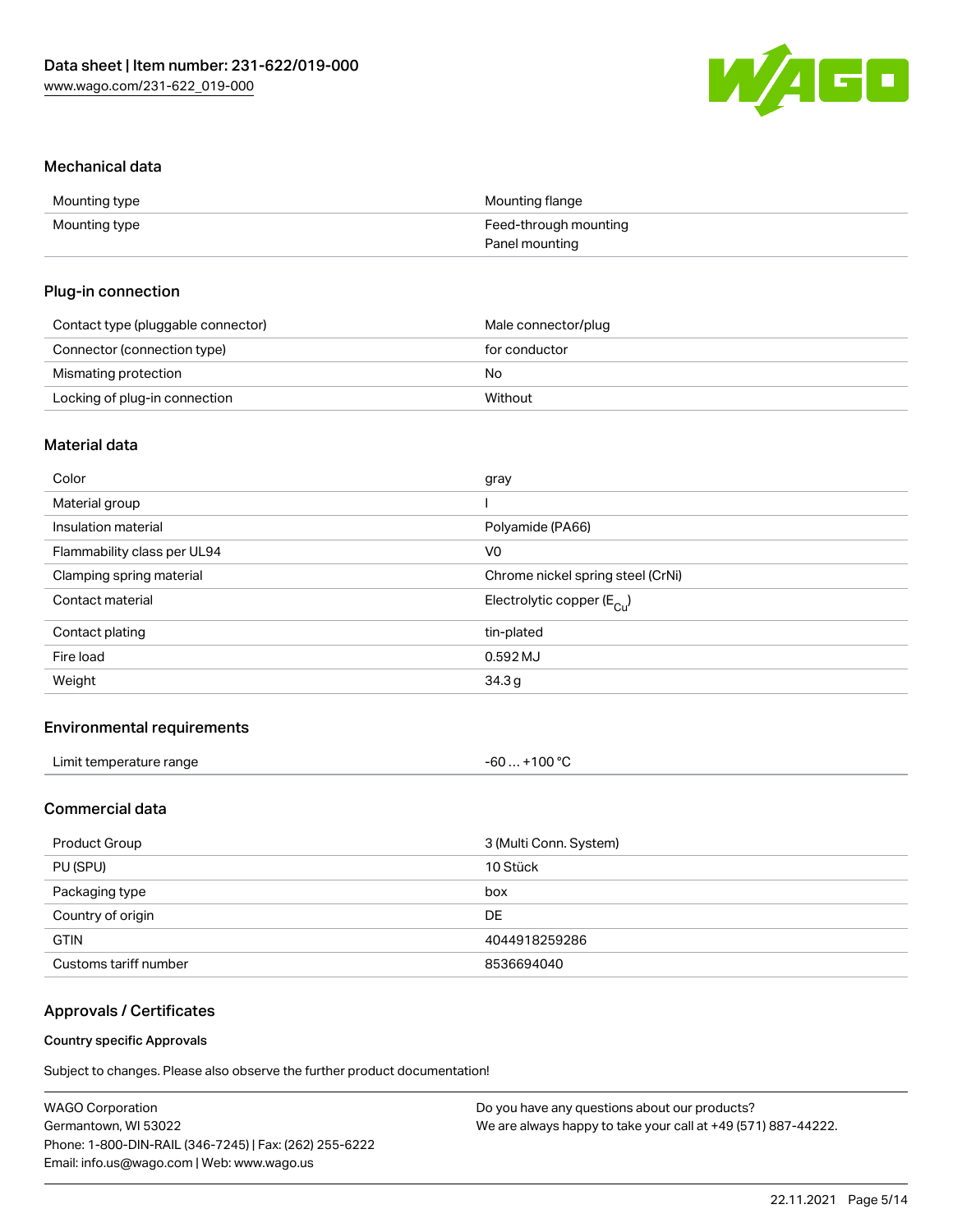

| Logo | Approval                               | <b>Additional Approval Text</b> | Certificate<br>name |
|------|----------------------------------------|---------------------------------|---------------------|
|      | CВ<br>DEKRA Certification B.V.         | IEC 61984                       | NL-39756            |
| Ð    | <b>CSA</b><br>DEKRA Certification B.V. | C <sub>22.2</sub>               | 1466354             |

#### Ship Approvals

| Logo          | Approval                                  | <b>Additional Approval Text</b> | Certificate<br>name                |
|---------------|-------------------------------------------|---------------------------------|------------------------------------|
| ABS           | <b>ABS</b><br>American Bureau of Shipping | -                               | $19 -$<br>HG1869876-<br><b>PDA</b> |
| <b>BUREAU</b> | BV<br>Bureau Veritas S.A.                 | IEC 60998                       | 11915/D0<br>BV                     |
|               | <b>DNV GL</b>                             | $\overline{\phantom{0}}$        | TAE000016Z                         |
|               | Det Norske Veritas, Germanischer Lloyd    |                                 |                                    |

#### UL-Approvals

|      |                                |                          | Certificate |
|------|--------------------------------|--------------------------|-------------|
| Logo | Approval                       | Additional Approval Text | name        |
|      | UL                             | <b>UL 1977</b>           | E45171      |
| J    | Underwriters Laboratories Inc. |                          |             |

# Counterpart

|   | Item no.231-122/026-000<br>Female plug; 22-pole; 12 AWG max; pin spacing 5 mm; 1 conductor per pole; gray | www.wago.com/231-122/026-000 |
|---|-----------------------------------------------------------------------------------------------------------|------------------------------|
| 感 | Item no.232-152<br>THT female header; straight; Pin spacing 5 mm; 22-pole; 0.6 x 1.0 mm solder pin; gray  | www.wago.com/232-152         |
|   | Item no.232-252<br>THT female header; angled; Pin spacing 5 mm; 22-pole; 0.6 x 1.0 mm solder pin; gray    | www.wago.com/232-252         |

.<br>Subject to changes. Please also observe the further product documentation!

| <b>WAGO Corporation</b>                                | Do you have any questions about our products?                 |
|--------------------------------------------------------|---------------------------------------------------------------|
| Germantown, WI 53022                                   | We are always happy to take your call at +49 (571) 887-44222. |
| Phone: 1-800-DIN-RAIL (346-7245)   Fax: (262) 255-6222 |                                                               |
| Email: info.us@wago.com   Web: www.wago.us             |                                                               |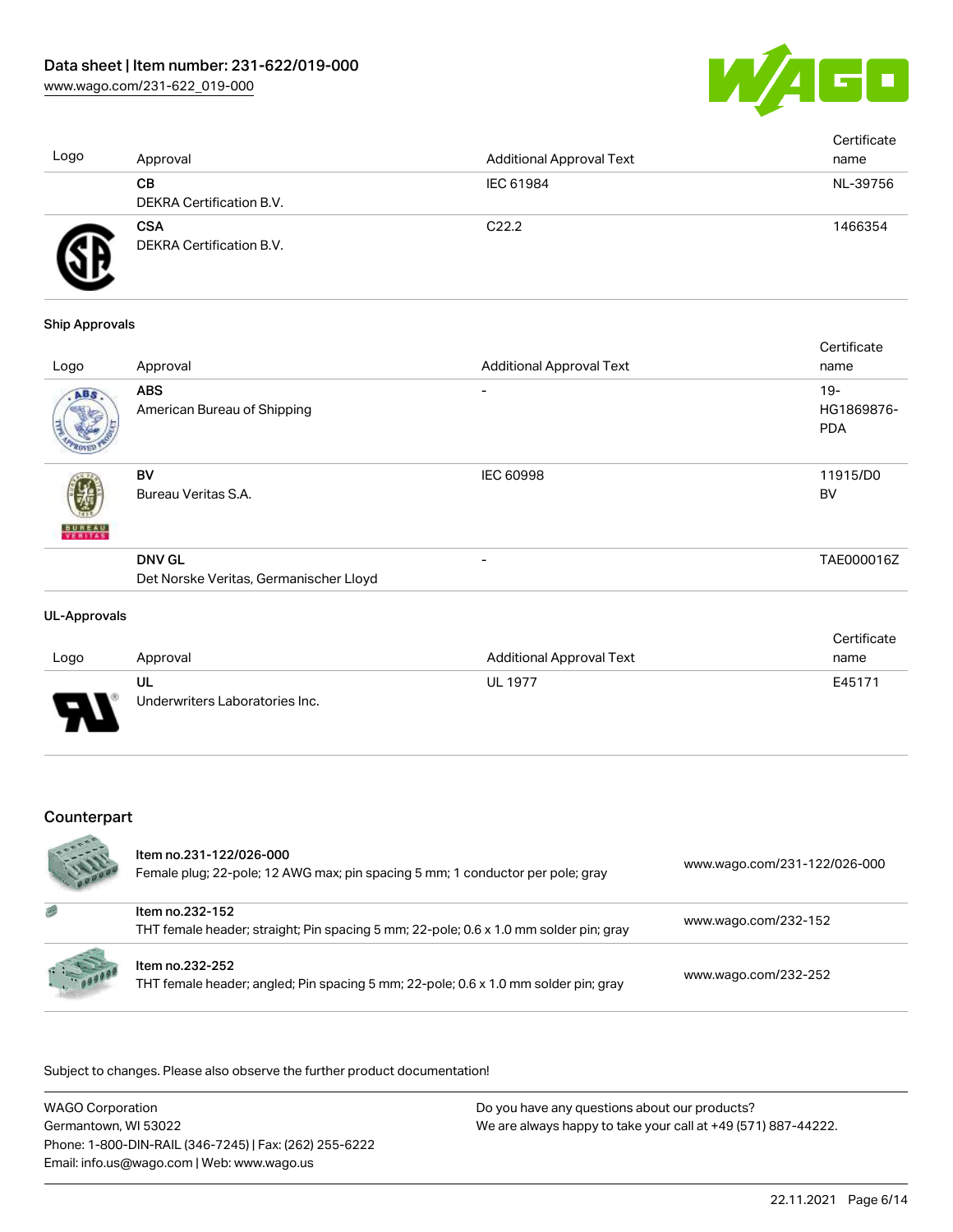#### Optional accessories

#### Insulations stops

Insulation stop



**Tools** 

| ltem no.: 231-670                                                               | www.wago.com/231-670 |
|---------------------------------------------------------------------------------|----------------------|
| Insulation stop; $0.08$ -0.2 mm <sup>2</sup> / $0.2$ mm <sup>2</sup> "s"; white |                      |





Item no.: 231-159

Item no.: 210-720

| Operating tool |                                                                                                                 |                      |
|----------------|-----------------------------------------------------------------------------------------------------------------|----------------------|
|                | Item no.: 209-130<br>Operating tool; suitable for 264, 280 and 281 Series; 1-way; of insulating material; white | www.wago.com/209-130 |
|                | Item no.: 209-132<br>Operating tool; for connecting comb-style jumper bar; 2-way; of insulating material        | www.wago.com/209-132 |

| Item no.: 210-250<br>Operating tool; for MCS MINI & MIDI with CAGE CLAMP <sup>®</sup> connection; red | www.wago.com/210-250 |
|-------------------------------------------------------------------------------------------------------|----------------------|
| Item no.: 231-231<br>Combination operating tool; red                                                  | www.wago.com/231-231 |

Item no.: 210-657 Operating tool; Blade: 3.5 x 0.5 mm; with a partially insulated shaft; short; multicoloured [www.wago.com/210-657](http://www.wago.com/210-657)

# Operating tool; Blade: 3.5 x 0.5 mm; with a partially insulated shaft; multicoloured [www.wago.com/210-720](http://www.wago.com/210-720)

| ltem no.: 231-131                                                | www.wago.com/231-131 |
|------------------------------------------------------------------|----------------------|
| Operating tool; made of insulating material; 1-way; loose; white |                      |

Item no.: 231-291 Operating tool; made of insulating material; 1-way; loose; red [www.wago.com/231-291](http://www.wago.com/231-291)

# Item no.: 280-432

nem no... 260-432<br>Operating tool; made of insulating material; 2-way; white [www.wago.com/280-432](http://www.wago.com/280-432)

Next tool; natural [www.wago.com/231-159](http://www.wago.com/231-159)<br>Operating tool; natural

Subject to changes. Please also observe the further product documentation!

WAGO Corporation Germantown, WI 53022 Phone: 1-800-DIN-RAIL (346-7245) | Fax: (262) 255-6222 Email: info.us@wago.com | Web: www.wago.us

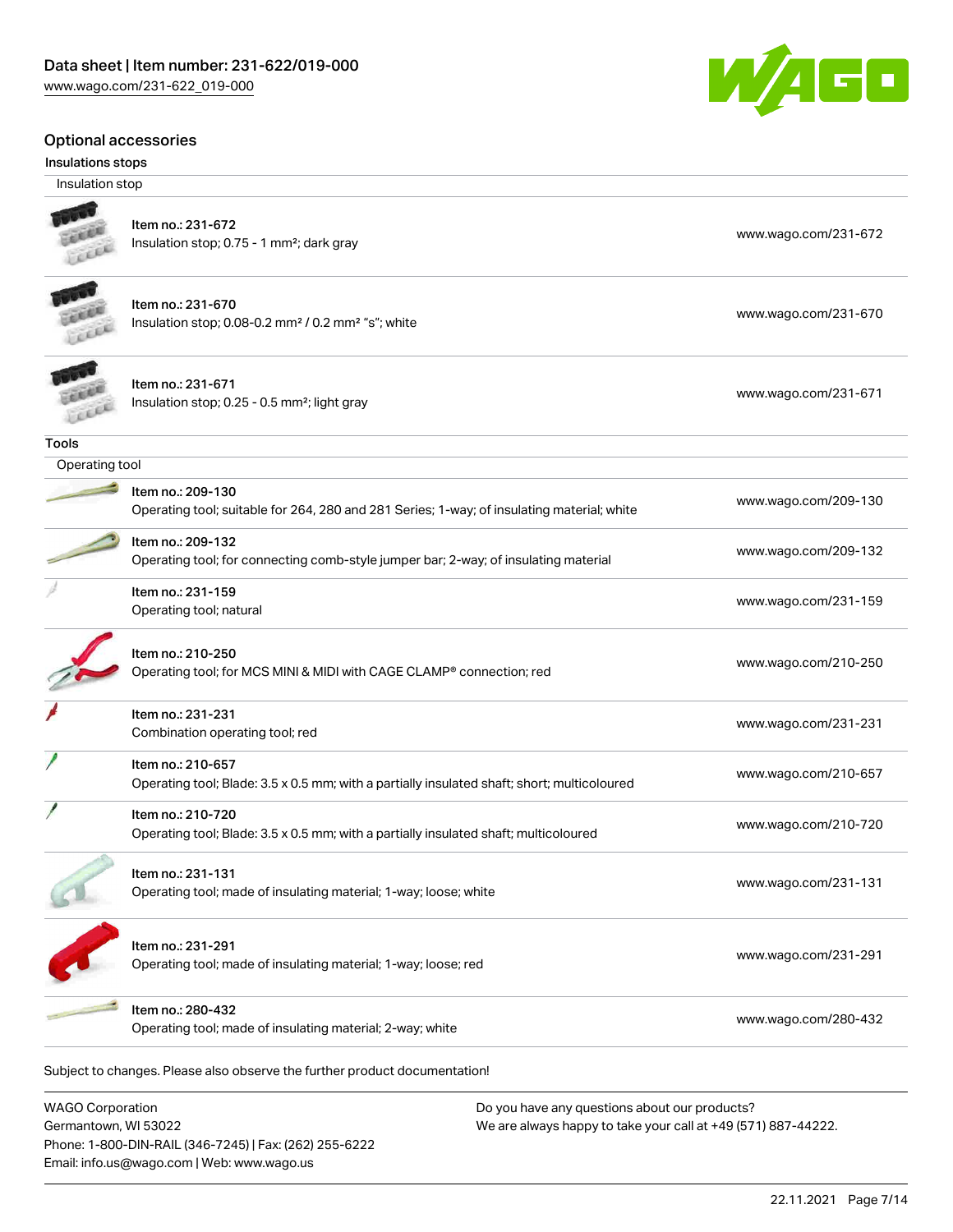Email: info.us@wago.com | Web: www.wago.us

[www.wago.com/231-622\\_019-000](http://www.wago.com/231-622_019-000)



|                                                 | Item no.: 280-434<br>Operating tool; made of insulating material; 4-way                                                | www.wago.com/280-434                                                                                           |                      |
|-------------------------------------------------|------------------------------------------------------------------------------------------------------------------------|----------------------------------------------------------------------------------------------------------------|----------------------|
|                                                 | Item no.: 280-437<br>Operating tool; made of insulating material; 7-way                                                |                                                                                                                | www.wago.com/280-437 |
|                                                 | Item no.: 280-440<br>Operating tool; made of insulating material; 10-way                                               |                                                                                                                | www.wago.com/280-440 |
|                                                 | Item no.: 280-435<br>Operating tool; made of insulating material; 5-way; gray                                          |                                                                                                                | www.wago.com/280-435 |
|                                                 | Item no.: 280-436<br>Operating tool; made of insulating material; 6-way                                                |                                                                                                                | www.wago.com/280-436 |
|                                                 | Item no.: 280-438<br>Operating tool; made of insulating material; 8-way                                                |                                                                                                                | www.wago.com/280-438 |
|                                                 | Item no.: 280-433<br>Operating tool; made of insulating material; 3-way                                                |                                                                                                                | www.wago.com/280-433 |
| Jumpers                                         |                                                                                                                        |                                                                                                                |                      |
| Jumper                                          |                                                                                                                        |                                                                                                                |                      |
|                                                 | Item no.: 231-905<br>Jumper; for conductor entry; 5-way; insulated; gray                                               |                                                                                                                | www.wago.com/231-905 |
|                                                 | Item no.: 231-903<br>Jumper; for conductor entry; 3-way; insulated; gray                                               |                                                                                                                | www.wago.com/231-903 |
|                                                 | Item no.: 231-907<br>Jumper; for conductor entry; 7-way; insulated; gray                                               |                                                                                                                | www.wago.com/231-907 |
|                                                 | Item no.: 231-910<br>Jumper; for conductor entry; 10-way; insulated; gray                                              |                                                                                                                | www.wago.com/231-910 |
|                                                 | Item no.: 231-902<br>Jumper; for conductor entry; 2-way; insulated; gray                                               |                                                                                                                | www.wago.com/231-902 |
| Coding                                          |                                                                                                                        |                                                                                                                |                      |
| Coding                                          |                                                                                                                        |                                                                                                                |                      |
|                                                 | Item no.: 231-129<br>Coding key; snap-on type; light gray                                                              |                                                                                                                | www.wago.com/231-129 |
| <b>Ferrules</b>                                 |                                                                                                                        |                                                                                                                |                      |
| Ferrule                                         |                                                                                                                        |                                                                                                                |                      |
|                                                 | Item no.: 216-101<br>Ferrule; Sleeve for 0.5 mm <sup>2</sup> / AWG 22; uninsulated; electro-tin plated; silver-colored |                                                                                                                | www.wago.com/216-101 |
|                                                 | Item no.: 216-104<br>Ferrule; Sleeve for 1.5 mm <sup>2</sup> / AWG 16; uninsulated; electro-tin plated; silver-colored |                                                                                                                | www.wago.com/216-104 |
|                                                 | Subject to changes. Please also observe the further product documentation!                                             |                                                                                                                |                      |
| <b>WAGO Corporation</b><br>Germantown, WI 53022 | Phone: 1-800-DIN-RAIL (346-7245)   Fax: (262) 255-6222                                                                 | Do you have any questions about our products?<br>We are always happy to take your call at +49 (571) 887-44222. |                      |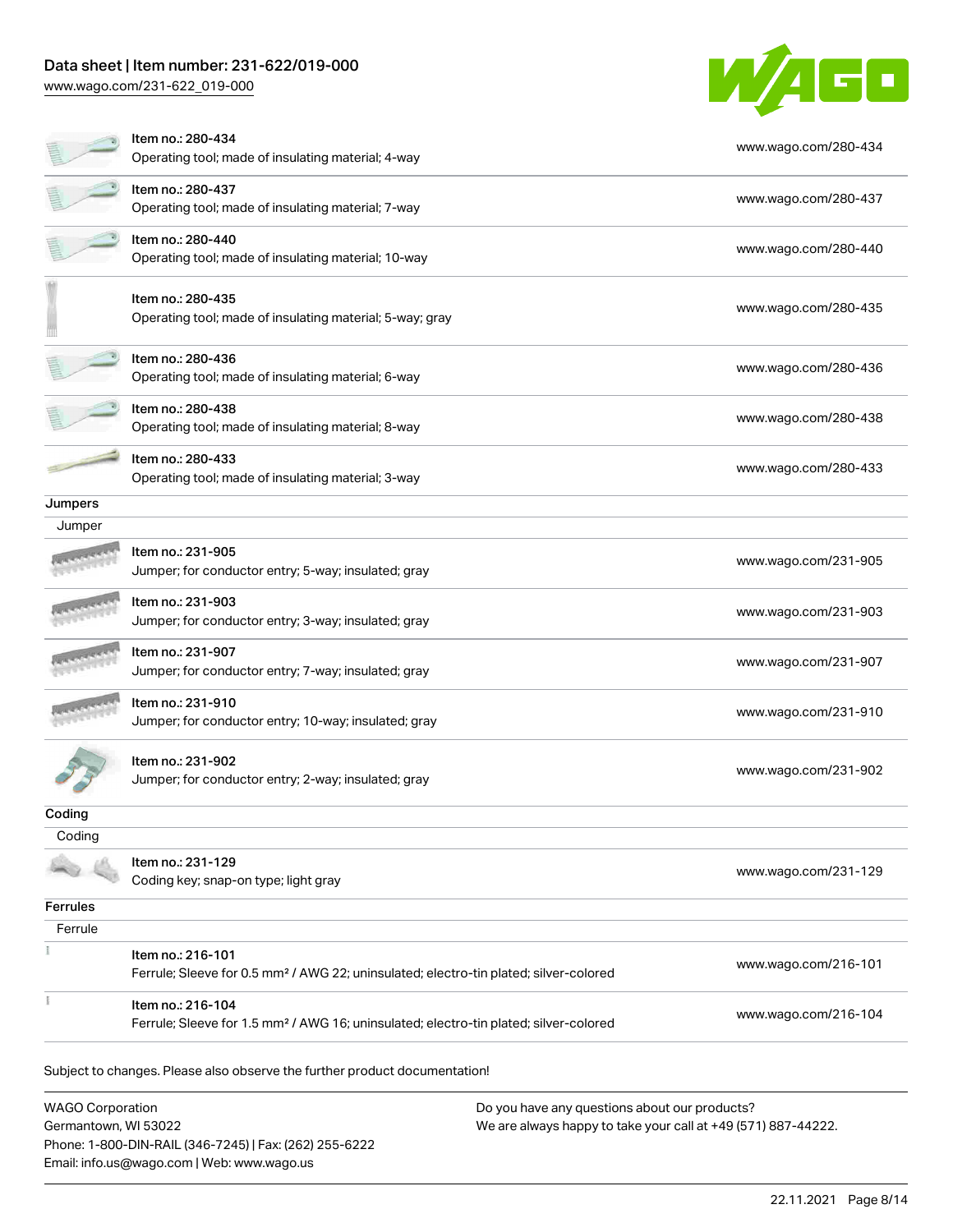Phone: 1-800-DIN-RAIL (346-7245) | Fax: (262) 255-6222

Email: info.us@wago.com | Web: www.wago.us

[www.wago.com/231-622\\_019-000](http://www.wago.com/231-622_019-000)



|                         | Item no.: 216-106<br>Ferrule; Sleeve for 2.5 mm <sup>2</sup> / AWG 14; uninsulated; electro-tin plated; silver-colored                                                                            |                                                                                                                | www.wago.com/216-106 |
|-------------------------|---------------------------------------------------------------------------------------------------------------------------------------------------------------------------------------------------|----------------------------------------------------------------------------------------------------------------|----------------------|
|                         | Item no.: 216-102<br>Ferrule; Sleeve for 0.75 mm <sup>2</sup> / AWG 20; uninsulated; electro-tin plated; silver-colored                                                                           |                                                                                                                | www.wago.com/216-102 |
|                         | Item no.: 216-103<br>Ferrule; Sleeve for 1 mm <sup>2</sup> / AWG 18; uninsulated; electro-tin plated                                                                                              |                                                                                                                | www.wago.com/216-103 |
|                         | Item no.: 216-123<br>Ferrule; Sleeve for 1 mm <sup>2</sup> / AWG 18; uninsulated; electro-tin plated; silver-colored                                                                              |                                                                                                                | www.wago.com/216-123 |
|                         | Item no.: 216-122<br>Ferrule; Sleeve for 0.75 mm <sup>2</sup> / AWG 20; uninsulated; electro-tin plated; silver-colored                                                                           |                                                                                                                | www.wago.com/216-122 |
|                         | Item no.: 216-124<br>Ferrule; Sleeve for 1.5 mm <sup>2</sup> / AWG 16; uninsulated; electro-tin plated                                                                                            |                                                                                                                | www.wago.com/216-124 |
|                         | Item no.: 216-142<br>Ferrule; Sleeve for 0.75 mm <sup>2</sup> / 18 AWG; uninsulated; electro-tin plated; electrolytic copper; gastight<br>crimped; acc. to DIN 46228, Part 1/08.92                |                                                                                                                | www.wago.com/216-142 |
|                         | Item no.: 216-132<br>Ferrule; Sleeve for 0.34 mm <sup>2</sup> / AWG 24; uninsulated; electro-tin plated                                                                                           |                                                                                                                | www.wago.com/216-132 |
| $\frac{1}{3}$           | Item no.: 216-121<br>Ferrule; Sleeve for 0.5 mm <sup>2</sup> / AWG 22; uninsulated; electro-tin plated; silver-colored                                                                            |                                                                                                                | www.wago.com/216-121 |
|                         | Item no.: 216-143<br>Ferrule; Sleeve for 1 mm <sup>2</sup> / AWG 18; uninsulated; electro-tin plated; electrolytic copper; gastight<br>crimped; acc. to DIN 46228, Part 1/08.92                   |                                                                                                                | www.wago.com/216-143 |
|                         | Item no.: 216-131<br>Ferrule; Sleeve for 0.25 mm <sup>2</sup> / AWG 24; uninsulated; electro-tin plated; silver-colored                                                                           |                                                                                                                | www.wago.com/216-131 |
|                         | Item no.: 216-141<br>Ferrule; Sleeve for 0.5 mm <sup>2</sup> / 20 AWG; uninsulated; electro-tin plated; electrolytic copper; gastight<br>crimped; acc. to DIN 46228, Part 1/08.92                 |                                                                                                                | www.wago.com/216-141 |
|                         | Item no.: 216-152<br>Ferrule; Sleeve for 0.34 mm <sup>2</sup> / AWG 24; uninsulated; electro-tin plated                                                                                           |                                                                                                                | www.wago.com/216-152 |
|                         | Item no.: 216-203<br>Ferrule; Sleeve for 1 mm <sup>2</sup> / AWG 18; insulated; electro-tin plated; red                                                                                           |                                                                                                                | www.wago.com/216-203 |
|                         | Item no.: 216-202<br>Ferrule; Sleeve for 0.75 mm <sup>2</sup> / 18 AWG; insulated; electro-tin plated; gray                                                                                       |                                                                                                                | www.wago.com/216-202 |
|                         | Item no.: 216-151<br>Ferrule; Sleeve for 0.25 mm <sup>2</sup> / AWG 24; uninsulated; electro-tin plated                                                                                           |                                                                                                                | www.wago.com/216-151 |
| 1                       | Item no.: 216-204<br>Ferrule; Sleeve for 1.5 mm <sup>2</sup> / AWG 16; insulated; electro-tin plated; black                                                                                       |                                                                                                                | www.wago.com/216-204 |
|                         | Item no.: 216-144<br>Ferrule; Sleeve for 1.5 mm <sup>2</sup> / AWG 16; uninsulated; electro-tin plated; electrolytic copper; gastight<br>crimped; acc. to DIN 46228, Part 1/08.92; silver-colored |                                                                                                                | www.wago.com/216-144 |
|                         | Subject to changes. Please also observe the further product documentation!                                                                                                                        |                                                                                                                |                      |
| <b>WAGO Corporation</b> | Germantown, WI 53022                                                                                                                                                                              | Do you have any questions about our products?<br>We are always happy to take your call at +49 (571) 887-44222. |                      |

22.11.2021 Page 9/14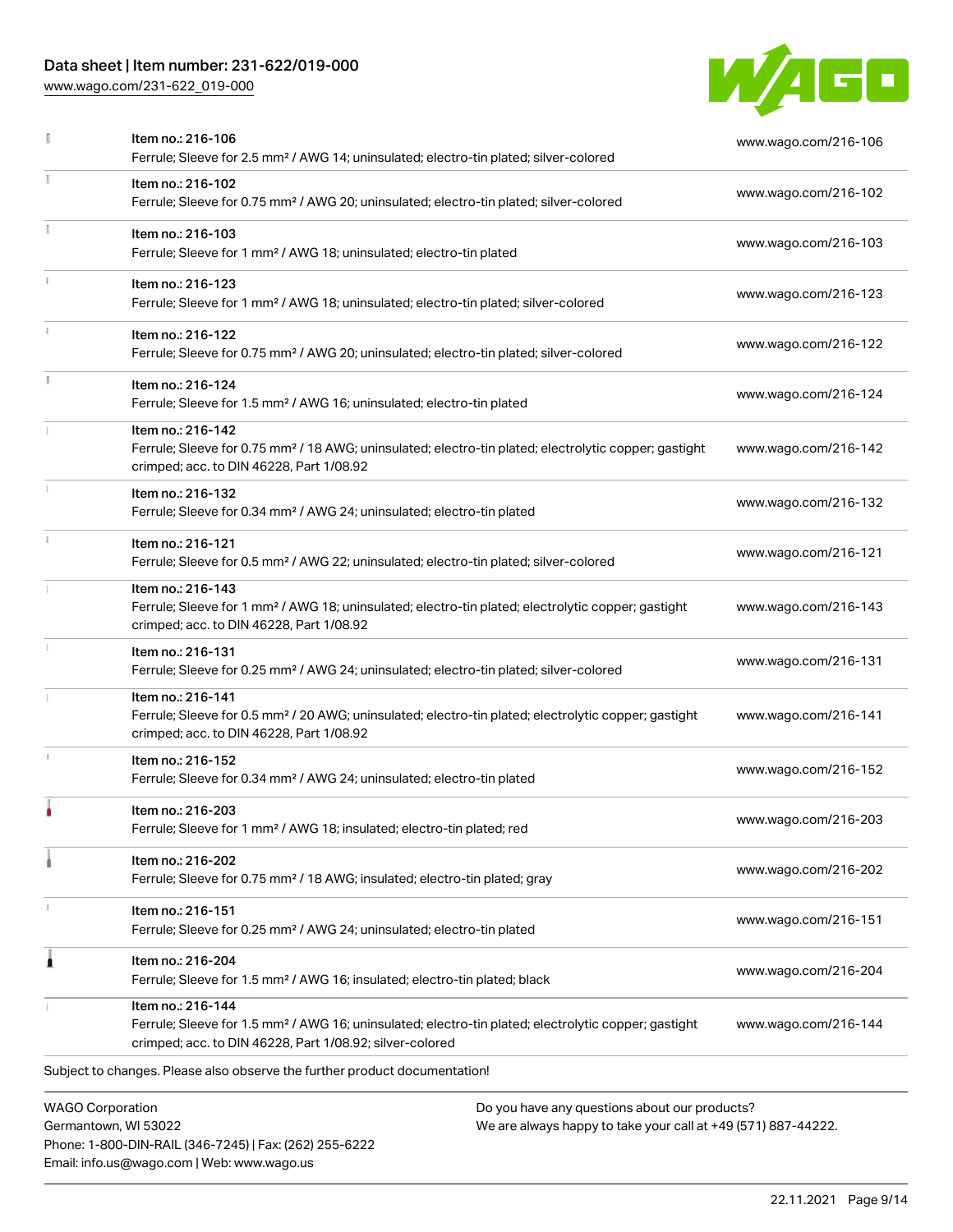[www.wago.com/231-622\\_019-000](http://www.wago.com/231-622_019-000)



|   | Item no.: 216-201<br>Ferrule; Sleeve for 0.5 mm <sup>2</sup> / 20 AWG; insulated; electro-tin plated; white                                                                                             | www.wago.com/216-201 |
|---|---------------------------------------------------------------------------------------------------------------------------------------------------------------------------------------------------------|----------------------|
|   | Item no.: 216-223<br>Ferrule; Sleeve for 1 mm <sup>2</sup> / AWG 18; insulated; electro-tin plated; red                                                                                                 | www.wago.com/216-223 |
|   | Item no.: 216-241<br>Ferrule; Sleeve for 0.5 mm <sup>2</sup> / 20 AWG; insulated; electro-tin plated; electrolytic copper; gastight<br>crimped; acc. to DIN 46228, Part 4/09.90; white                  | www.wago.com/216-241 |
|   | Item no.: 216-242<br>Ferrule; Sleeve for 0.75 mm <sup>2</sup> / 18 AWG; insulated; electro-tin plated; electrolytic copper; gastight<br>crimped; acc. to DIN 46228, Part 4/09.90; gray                  | www.wago.com/216-242 |
|   | Item no.: 216-222<br>Ferrule; Sleeve for 0.75 mm <sup>2</sup> / 18 AWG; insulated; electro-tin plated; gray                                                                                             | www.wago.com/216-222 |
|   | Item no.: 216-221<br>Ferrule; Sleeve for 0.5 mm <sup>2</sup> / 20 AWG; insulated; electro-tin plated; white                                                                                             | www.wago.com/216-221 |
| ٨ | Item no.: 216-224<br>Ferrule; Sleeve for 1.5 mm <sup>2</sup> / AWG 16; insulated; electro-tin plated; black                                                                                             | www.wago.com/216-224 |
|   | Item no.: 216-243<br>Ferrule; Sleeve for 1 mm <sup>2</sup> / AWG 18; insulated; electro-tin plated; electrolytic copper; gastight crimped; www.wago.com/216-243<br>acc. to DIN 46228, Part 4/09.90; red |                      |
| Â | Item no.: 216-244<br>Ferrule; Sleeve for 1.5 mm <sup>2</sup> / AWG 16; insulated; electro-tin plated; electrolytic copper; gastight<br>crimped; acc. to DIN 46228, Part 4/09.90; black                  | www.wago.com/216-244 |
|   | Item no.: 216-263<br>Ferrule; Sleeve for 1 mm <sup>2</sup> / AWG 18; insulated; electro-tin plated; electrolytic copper; gastight crimped; www.wago.com/216-263<br>acc. to DIN 46228, Part 4/09.90; red |                      |
| 1 | Item no.: 216-264<br>Ferrule; Sleeve for 1.5 mm <sup>2</sup> / AWG 16; insulated; electro-tin plated; electrolytic copper; gastight<br>crimped; acc. to DIN 46228, Part 4/09.90; black                  | www.wago.com/216-264 |
| 1 | Item no.: 216-284<br>Ferrule; Sleeve for 1.5 mm <sup>2</sup> / AWG 16; insulated; electro-tin plated; electrolytic copper; gastight<br>crimped; acc. to DIN 46228, Part 4/09.90; black                  | www.wago.com/216-284 |
|   | Item no.: 216-262<br>Ferrule; Sleeve for 0.75 mm <sup>2</sup> / 18 AWG; insulated; electro-tin plated; electrolytic copper; gastight<br>crimped; acc. to DIN 46228, Part 4/09.90; gray                  | www.wago.com/216-262 |
|   | Item no.: 216-301<br>Ferrule; Sleeve for 0.25 mm <sup>2</sup> / AWG 24; insulated; electro-tin plated; yellow                                                                                           | www.wago.com/216-301 |
|   | Item no.: 216-321<br>Ferrule; Sleeve for 0.25 mm <sup>2</sup> / AWG 24; insulated; electro-tin plated; yellow                                                                                           | www.wago.com/216-321 |
| ٠ | Item no.: 216-322<br>Ferrule; Sleeve for 0.34 mm <sup>2</sup> / 22 AWG; insulated; electro-tin plated; green                                                                                            | www.wago.com/216-322 |
|   | Item no.: 216-302<br>Ferrule; Sleeve for 0.34 mm <sup>2</sup> / 22 AWG; insulated; electro-tin plated; light turquoise                                                                                  | www.wago.com/216-302 |
|   | Subject to changes. Please also observe the further product documentation!                                                                                                                              |                      |

WAGO Corporation Germantown, WI 53022 Phone: 1-800-DIN-RAIL (346-7245) | Fax: (262) 255-6222 Email: info.us@wago.com | Web: www.wago.us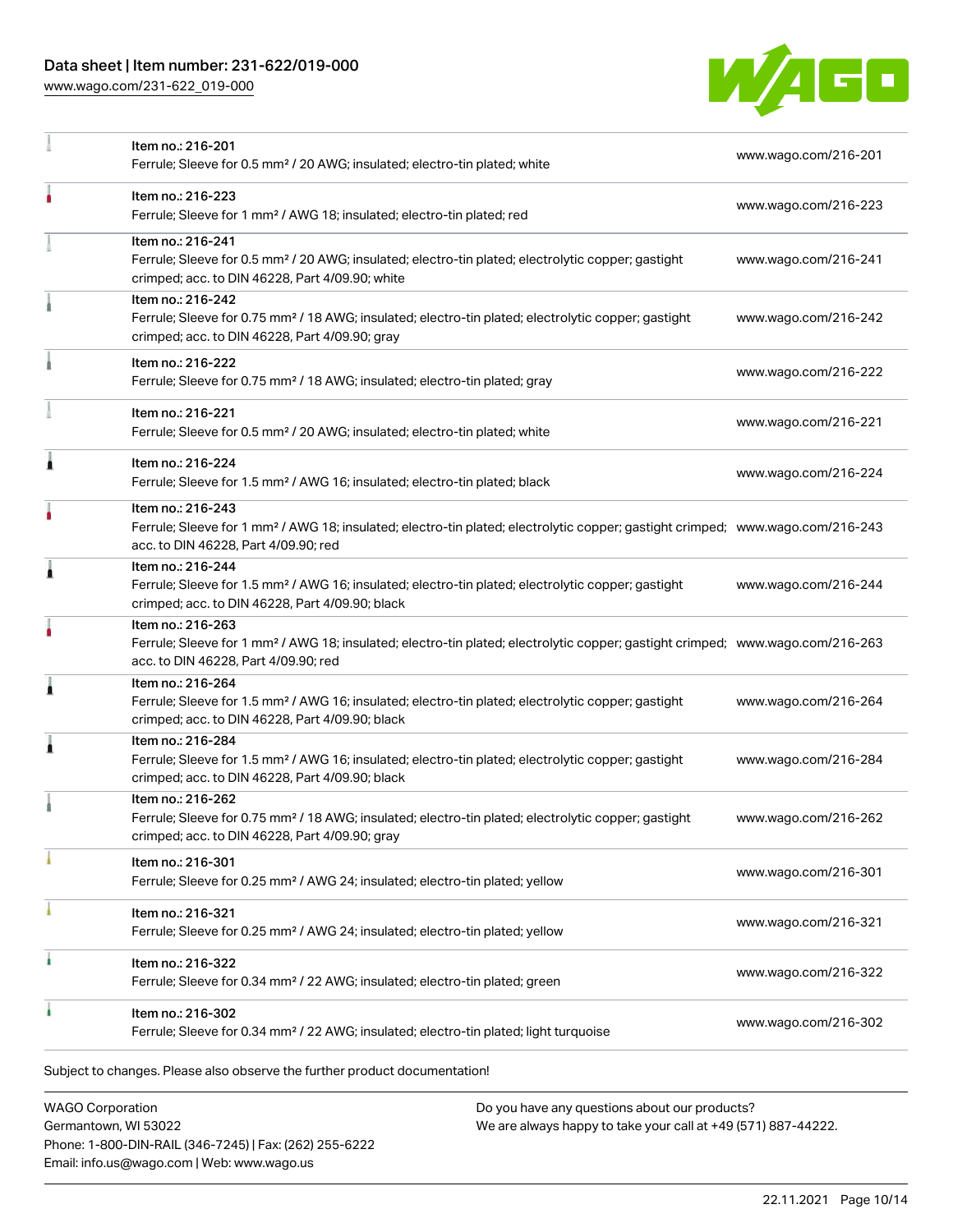[www.wago.com/231-622\\_019-000](http://www.wago.com/231-622_019-000)



| Cover                                                   |                                                                                                                                                                                                 |                                                                                                                |                      |                      |
|---------------------------------------------------------|-------------------------------------------------------------------------------------------------------------------------------------------------------------------------------------------------|----------------------------------------------------------------------------------------------------------------|----------------------|----------------------|
| Cover                                                   |                                                                                                                                                                                                 |                                                                                                                |                      |                      |
|                                                         | Item no.: 231-668<br>Lockout caps; for covering unused clamping units; gray                                                                                                                     |                                                                                                                |                      | www.wago.com/231-668 |
| Marking accessories                                     |                                                                                                                                                                                                 |                                                                                                                |                      |                      |
| Marking strip                                           |                                                                                                                                                                                                 |                                                                                                                |                      |                      |
|                                                         | Item no.: 210-331/500-103<br>Marking strips; as a DIN A4 sheet; MARKED; 1-12 (300x); Height of marker strip: 2.3 mm/0.091 in; Strip<br>length 182 mm; Horizontal marking; Self-adhesive; white  |                                                                                                                | /500-103             | www.wago.com/210-331 |
|                                                         | Item no.: 210-331/500-104<br>Marking strips; as a DIN A4 sheet; MARKED; 13-24 (300x); Height of marker strip: 2.3 mm/0.091 in; Strip<br>length 182 mm; Horizontal marking; Self-adhesive; white |                                                                                                                | /500-104             | www.wago.com/210-331 |
|                                                         | Item no.: 210-332/500-202<br>Marking strips; as a DIN A4 sheet; MARKED; 1-16 (160x); Height of marker strip: 3 mm; Strip length 182<br>mm; Horizontal marking; Self-adhesive; white             |                                                                                                                | /500-202             | www.wago.com/210-332 |
|                                                         | Item no.: 210-332/500-206<br>Marking strips; as a DIN A4 sheet; MARKED; 33-48 (160x); Height of marker strip: 3 mm; Strip length<br>182 mm; Horizontal marking; Self-adhesive; white            |                                                                                                                | /500-206             | www.wago.com/210-332 |
|                                                         | Item no.: 210-332/500-205<br>Marking strips; as a DIN A4 sheet; MARKED; 1-32 (80x); Height of marker strip: 3 mm; Strip length 182<br>mm; Horizontal marking; Self-adhesive; white              |                                                                                                                | /500-205             | www.wago.com/210-332 |
|                                                         | Item no.: 210-332/500-204<br>Marking strips; as a DIN A4 sheet; MARKED; 17-32 (160x); Height of marker strip: 3 mm; Strip length<br>182 mm; Horizontal marking; Self-adhesive; white            |                                                                                                                | /500-204             | www.wago.com/210-332 |
| Mounting                                                |                                                                                                                                                                                                 |                                                                                                                |                      |                      |
| Mounting accessories                                    |                                                                                                                                                                                                 |                                                                                                                |                      |                      |
|                                                         | Item no.: 209-147<br>Self-tapping screw                                                                                                                                                         |                                                                                                                |                      | www.wago.com/209-147 |
|                                                         | Item no.: 231-194<br>Self-tapping screw; B 2.2x13, fixing hole 1.8 mm Ø                                                                                                                         |                                                                                                                |                      | www.wago.com/231-194 |
|                                                         | Item no.: 231-195<br>Screw with nut; M2x12; for fixing element                                                                                                                                  |                                                                                                                |                      | www.wago.com/231-195 |
|                                                         | Item no.: 231-295<br>Screw with nut                                                                                                                                                             |                                                                                                                | www.wago.com/231-295 |                      |
| <b>Downloads</b><br>Documentation                       |                                                                                                                                                                                                 |                                                                                                                |                      |                      |
| <b>Additional Information</b><br>Technical explanations |                                                                                                                                                                                                 | 2019 Apr 3                                                                                                     | pdf                  | Download             |
|                                                         | Subject to changes. Please also observe the further product documentation!                                                                                                                      |                                                                                                                |                      |                      |
| <b>WAGO Corporation</b><br>Germantown, WI 53022         | Phone: 1-800-DIN-RAIL (346-7245)   Fax: (262) 255-6222<br>Email: info.us@wago.com   Web: www.wago.us                                                                                            | Do you have any questions about our products?<br>We are always happy to take your call at +49 (571) 887-44222. |                      |                      |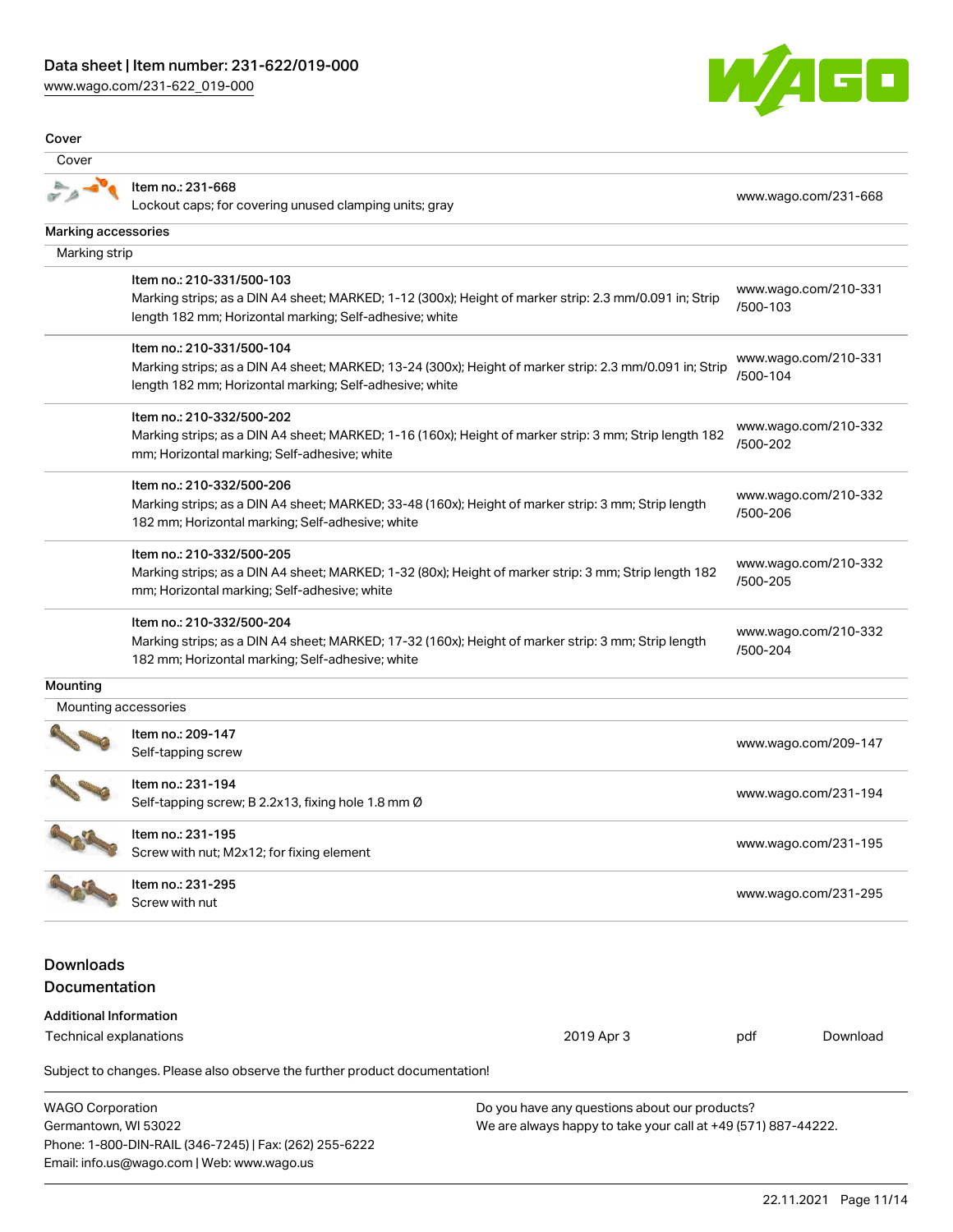

2.0 MB

| <b>CAD files</b>                                                                                                                          |            |          |
|-------------------------------------------------------------------------------------------------------------------------------------------|------------|----------|
| CAD data                                                                                                                                  |            |          |
| 2D/3D Models 231-622/019-000                                                                                                              | <b>URL</b> | Download |
| CAE data                                                                                                                                  |            |          |
| EPLAN Data Portal 231-622/019-000                                                                                                         | <b>URL</b> | Download |
| EPLAN Data Portal 231-622/019-000                                                                                                         | <b>URL</b> | Download |
| ZUKEN Portal 231-622/019-000                                                                                                              | <b>URL</b> | Download |
| <b>Environmental Product Compliance</b>                                                                                                   |            |          |
| <b>Compliance Search</b>                                                                                                                  |            |          |
| Environmental Product Compliance 231-622/019-000                                                                                          |            | Download |
| 1-conductor male connector; CAGE CLAMP®; 2.5 mm <sup>2</sup> ; Pin spacing 5 mm; 22-pole;<br>clamping collar; 2,50 mm <sup>2</sup> ; gray |            |          |

#### Installation Notes



Inserting a conductor via 3.5 mm screwdriver – CAGE CLAMP® actuation parallel to conductor entry.



Inserting a conductor via 3.5 mm screwdriver – CAGE CLAMP® actuation perpendicular to conductor entry.



Inserting a conductor into CAGE CLAMP® unit via operating lever (231-291).

Subject to changes. Please also observe the further product documentation!

WAGO Corporation Germantown, WI 53022 Phone: 1-800-DIN-RAIL (346-7245) | Fax: (262) 255-6222 Email: info.us@wago.com | Web: www.wago.us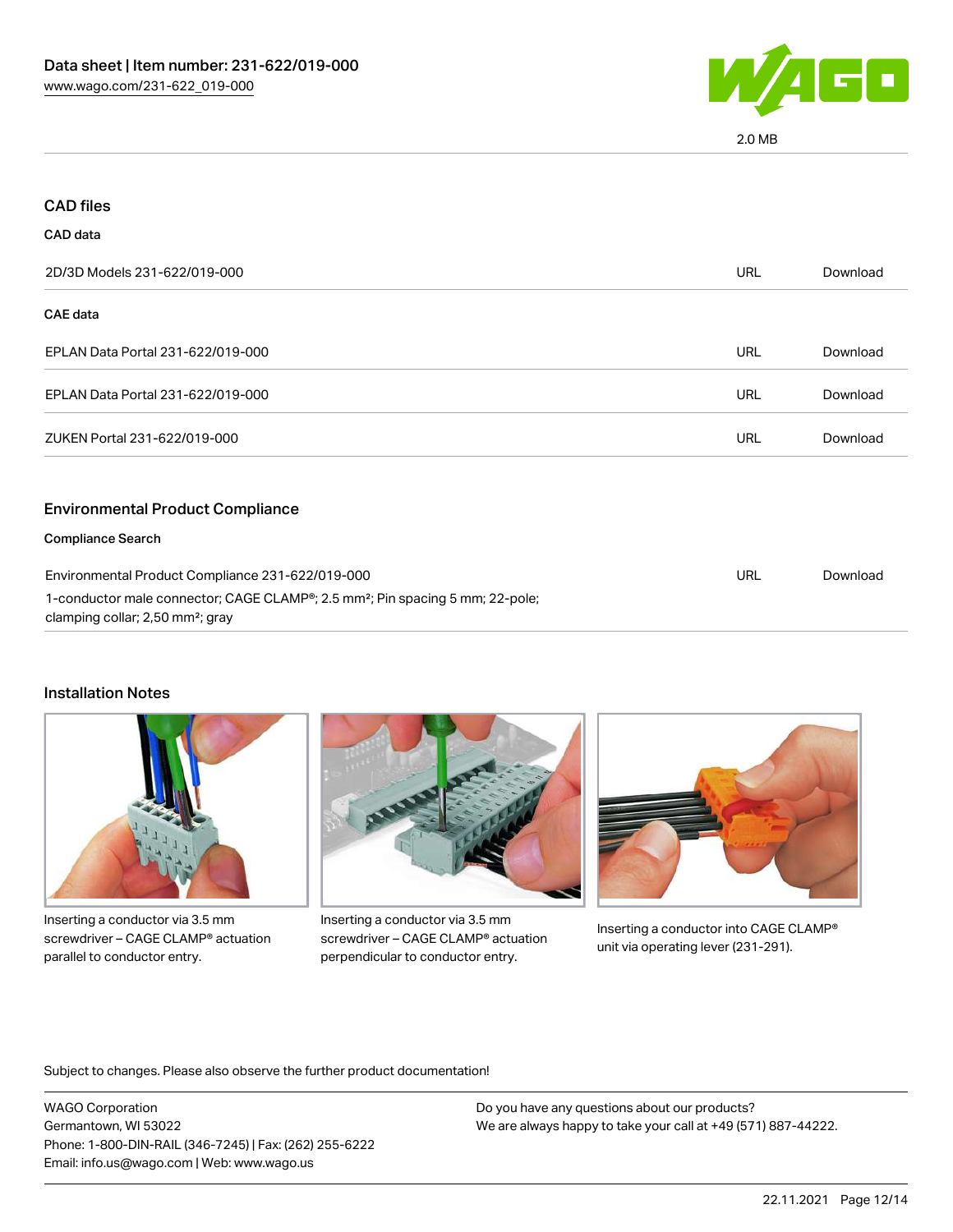



Inserting a conductor via operating tool.

Coding



Coding a male header – fitting coding key(s).



Testing – female connector with CAGE CLAMP®

Integrated test ports for testing perpendicular to conductor entry via 2 or 2.3 mm Ø test plug

#### Installation

Subject to changes. Please also observe the further product documentation!

WAGO Corporation Germantown, WI 53022 Phone: 1-800-DIN-RAIL (346-7245) | Fax: (262) 255-6222 Email: info.us@wago.com | Web: www.wago.us